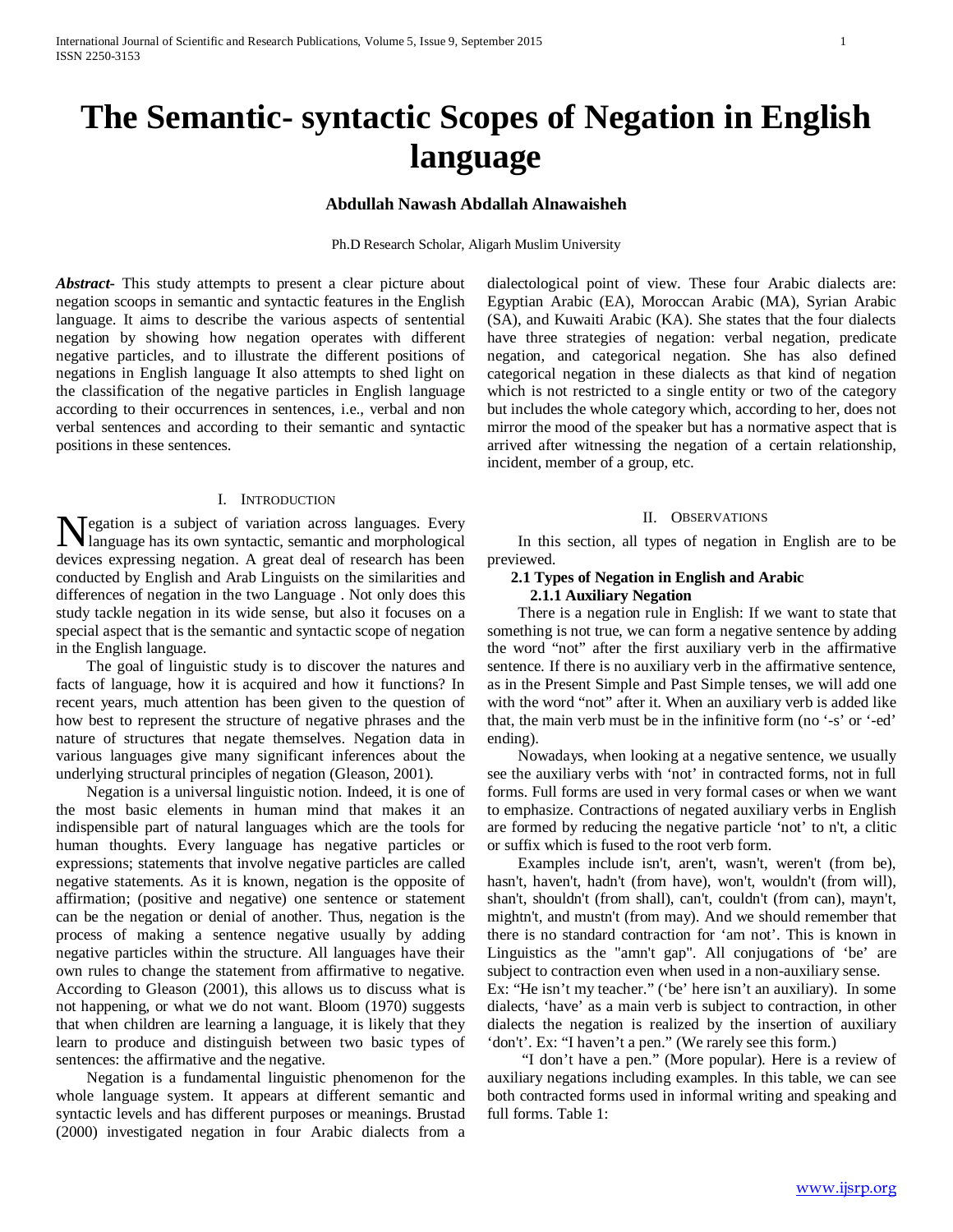| Tense                          | Negative element<br>$+$<br>contracted forms                                 | Examples                                                                                                                                      |
|--------------------------------|-----------------------------------------------------------------------------|-----------------------------------------------------------------------------------------------------------------------------------------------|
| Present simple                 | $Do+not = don't$<br>$Does+not = doesn't$                                    | I do not study.<br>doesn't<br>She<br>study.                                                                                                   |
| Past simple                    | Did+not= didn't                                                             | I didn't study.                                                                                                                               |
| Present<br>progressive         | Am+not (no amn't)<br>$Is+not = isn't$<br>$Are+not = aren't$                 | L<br>am<br>not<br>studying.<br>$\overline{1}$ is not<br>He<br>studying.<br>We aren't<br>$\frac{\text{w}\cdot\text{studying.}}{\text{wasn't}}$ |
| Past progressive               | $Was+not = wasn't$<br>$Were+not = weren't$                                  | studying.<br>They were not<br>studying.                                                                                                       |
| Present perfect                | $Have+not = haven't$<br>$Has+not = hasn't$                                  | You haven't<br>studied.<br>She has not<br>studied.                                                                                            |
| Present perfect<br>progressive | Have+not+been<br>$=$<br>haven't been<br>$Has + not + been = hasn't$<br>been | I have not been<br>studying.<br>She hasn't been<br>studying.<br>You hadn't                                                                    |
| Past perfect                   | $Had+not = hadn't$                                                          | studied.                                                                                                                                      |
| Past perfect<br>progressive    | $Had+not+been = hadn't$<br>heen                                             | She hadn't been<br>studying.                                                                                                                  |
| Future simple                  | $Will+not = won't$                                                          | I won't study.                                                                                                                                |
| Future perfect                 | Will+not+have = won't<br>have                                               | He will not have<br>studied.                                                                                                                  |
| Conditional                    | Would+not =wouldn't                                                         | She wouldn't<br>study.                                                                                                                        |
| Conditional                    | Would+not+have                                                              | She wouldn't                                                                                                                                  |
| perfect                        | =wouldn't have                                                              | have studied.                                                                                                                                 |
| Modals                         | $can + not = can't or$<br>cannot (formal)<br>should+not = shouldn't         | I can't study.<br>I cannot study.<br>We shouldn't<br>study.                                                                                   |

#### **2.1.2 Noun Phrase Negation**

 Another way of changing an affirmative sentence into a negative sentence is to place a negative determiner or a restrictive quantifier before a noun, which is called noun phrase negation.

 Determiner 'not. In English, there are several instances where 'not' can grammatically negate the subject of a sentence.

Ex: "Not everyone can do this task."

 "Not one thing was left untouched by the wrath of the tornado."

 However, it doesn't mean that all noun phrases can be negated by 'not'. For example, we can't say, "Not Lan went to school yesterday."

 Based on various analyses of quantifiers (Barwise & Cooper, 1981; Keenan & Stavi, 1986; Tottie, 1991) and negation (Horn, 1989, and those cited in Horn), negation by 'not' is only allowed when the denotation of the negated noun phrase has a readily definable interpretation; more specifically, the set of possible sizes for the set denoted by the negated noun phrase must be a continuous range of values. We can see more clearly with examples in the following table: Table 2: Example sentences demonstrating when it is grammatical (or interpretable) to negate a noun phrase with '*not'.*

|                                      | Ungrammatical                     |  |
|--------------------------------------|-----------------------------------|--|
| Grammatical                          |                                   |  |
| 1. Not every company                 | 10. *Not each citizen files a     |  |
| expects to<br>report                 | tax return.                       |  |
| increased earnings.                  |                                   |  |
| 2. Not all of NASA's                 |                                   |  |
| space-science work will              |                                   |  |
| be so auspicious.                    |                                   |  |
| 3. Not a peso is offered.            | 11. *Not some pesos are           |  |
|                                      | offered.                          |  |
| 4. Not one thing in the              |                                   |  |
| house is where it is                 |                                   |  |
| supposed to be.                      |                                   |  |
| 5. Not many people                   | 12. *Not several people           |  |
| came to the meeting last             | came to the meeting last          |  |
| week.                                | week.                             |  |
| 6. Not any person can                |                                   |  |
| just walk right in there             |                                   |  |
| and get what they want.              |                                   |  |
| 7. Not more than half                | 13. *Not most of the team         |  |
| of the team showed up                | showed up last Friday.            |  |
| last Friday.                         |                                   |  |
| 8. Not more than 200                 | 14. *Not few people came to       |  |
| people attended<br>the               | the meeting.                      |  |
| opening<br>gala                      | 15. *Not <b>no</b> man left.      |  |
| celebration.                         |                                   |  |
| 9. Not less than one                 | 16. *Not the man walked           |  |
| million people enjoy                 | into the store.                   |  |
| listening to ABBA Gold<br>every day. | 17. *Not <b>John</b> came on time |  |
|                                      |                                   |  |

 From the above table, we can find out the rule of negation by 'not':

All vs. Every, More than x, Less than x, Few; Many vs. Several; More than half vs. Most.

• 'All' and 'every' can be negated with 'not' and they seem to have the same meaning.

• Ex: "Not all students have to join that activity." = "Not every student has to join that activity."

• 'More than' and 'less than' are grammatical when negated while ' few' is ungrammatical.

• According to Barwise & Cooper's (1981) analysis 'not few' could mean both 'no' and 'many', which is very confusing. Therefore, it cannot be negated by 'not'.

• 'Many' and 'several' have a difference in the grammaticality of their corresponding negating quantifiers.

- Reconsider sentences number 5 and number 12:
- Not many people came to the meeting last week.
- \*Not several people came to the meeting last week.

 In these sentences, there are two possible values for the size of the set denoted by 'not several': less than the value for several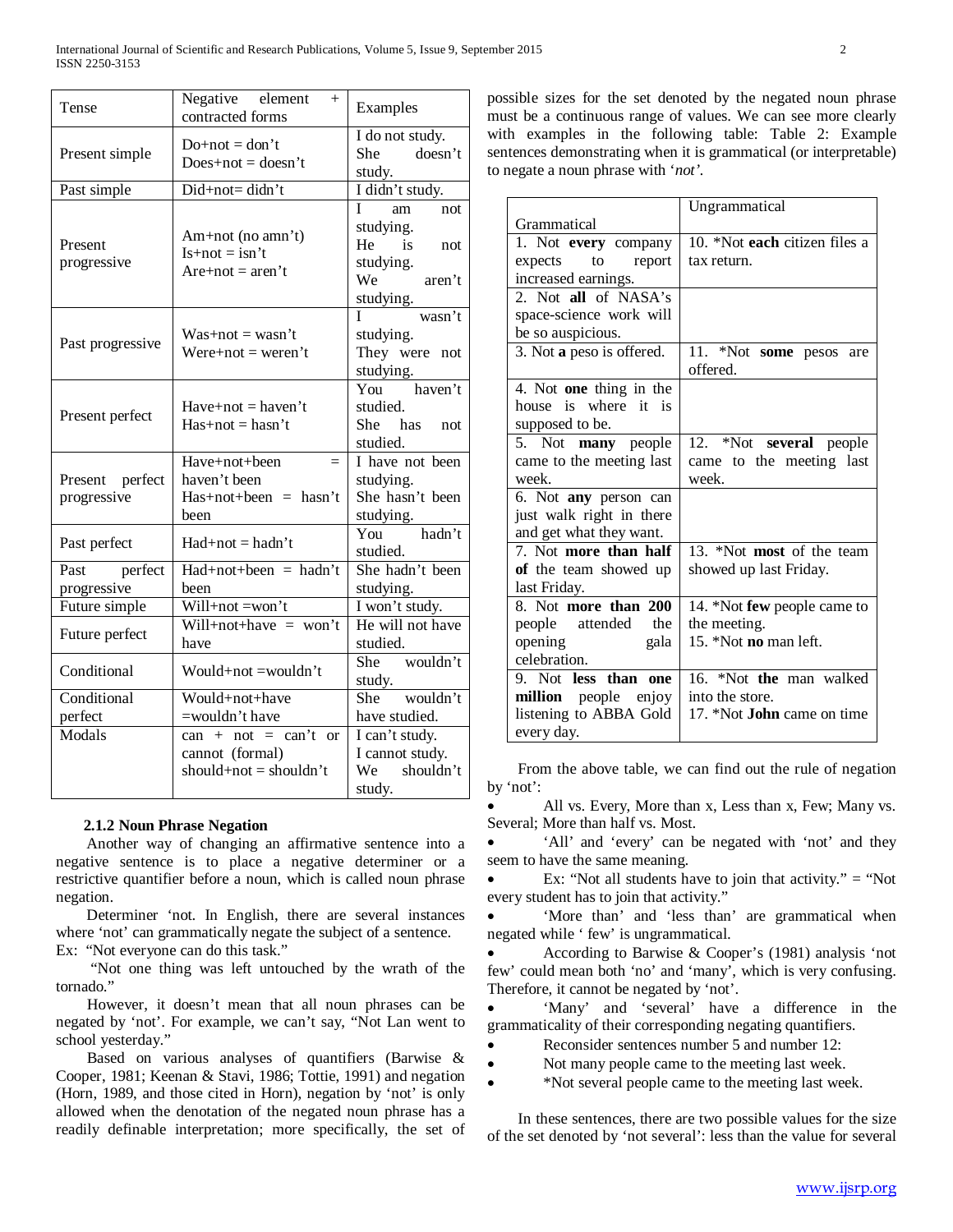given by the discourse, or greater than that value. This is very similar to the case of 'few'.

- Not several people came…. = few / no people came…..

- Not several people came .... = everybody / (many people) came…..

 The range of sizes for the set denoted by 'not several' is not a continuous set of values (the size is either less than or greater than the value of several ), and so 'several' cannot be negated. On the other hand, the size of the set denoted by 'not many' cannot be more than many, since it is possible that 'many' indicated the size of the entire set (many may possibly equal all, so not many ≠all ). Hence, 'not many' can only denote a set of size less than the value given for 'many' by the discourse. This set is a continuous set of values, and so 'many' can be grammatically negated.

- 'More than half' and 'most'

 Since 'more than half' denotes a set of size anywhere from >50% to 100% of the set (i.e., there are no 'two sides' to more than half ), the possible values for the size of the negated quantifier is a closed, continuous set of values (from 0% to 50%), and so the negation is grammatical.

 However, 'most' means anywhere from greater than 50% of the set to some value less than 100% of the set, depending on the given situation. So, when we try to negate 'most', it is possible that 'not most' could mean more than 'most' or less than 'most'. Again, we find that the negation of a quantifier is ungrammatical exactly when the set that contains the possible values for the size of the set denoted by the negated quantifier is not a continuous set of positive integral. So, 'most' cannot be negated.

'Any' and 'both'

 Tottie (1991) notes that, "In present-day-English it is only normal to use not-negation at the beginning of a sentence if the meaning is 'not just any'" (p.102). We can extend this statement to assert that a speaker uses the phrase 'not any x' to indicate that they have a specific set of individuals in mind who in fact can have the property mentioned in the sentence. To make this clear, consider example: "Not anybody is allowed to shake hands with the Queen." [from Tottie, 1991, p.102].

 In this example, the speaker means to indicate that nobody, except a very specific group of people (possibly only foreign diplomats) is allowed to shake hands with the Queen. With each use of 'not any x', the negated quantified noun phrase denotes a specific, closed set. The size of the negated set is closed and continuous. Thus, 'not any x' is grammatical. Unlike 'any', however, the speaker who uses 'not both' either intentionally or unintentionally ambiguates the subject of the sentence. Consider the following example: -

"Not both David and Amy came to my party."

 The addressee is to infer that one person, and not the other, did in fact come to the party. The identity of the person who came to her party is ambiguous, however this is unimportant in terms of the ability of 'both' to be negated. The set of possible

values for the size of the negated set is closed and continuous, so the negation of 'both x' is grammatical.

Cardinals Vs A, One

 All cardinal determiners that do not equal zero should be ungrammatical when negated.

Ex: \* "Not two/twenty/300 hundred people came to the movie debut." However, if the determiner denotes a set of size one, the negation is grammatical because it indicates none, or a set of size zero. Ex: "Not one/a person came to the movie debut." EACH

With 'not each', it is unclear whether the negation negates the universal quantification portion of each or the manner or 'individuating' portion of each. Ex: "Not each company is expected to pay taxes." only a few are required to pay them this quarter. "Not each company is expected to pay taxes." the companies are all expected to pay the tax as a group. The ambiguity of the negation of each leads to its ungrammaticality. So, 'each' cannot be negated.

"Determiner 'no'

 'No' is another negative determiner which we can place before a noun to bring a negative meaning into a sentence.

"He sold no house last month."  $=$  "He did not sell any house last month."

"They will make no cakes for her."  $=$  "They won't make any cake for her".

 After the determiner 'no', we can use both singular and plural nouns, it mainly depends on the context. Ex: "No new message" is correct if we are dealing with only one message; "No news messages" is correct if we are dealing with more than one message. Restrictive quantifiers 'little' and 'few'. Like 'no', 'little' and 'few' also bring negative meanings to sentences.

However, we should pay attention to the use:

Little is used with uncountable nouns:

Ex: "There is little water left."

"I have little reason to think they will help."

Few is used with plural nouns:

Ex: "There are few men who are capable of doing it. "

"I know few places that I could recommend to you." Determiner 'none' and 'neither'

 If we use determiner 'no' to refer a singular item, we should use 'none' and 'neither' to refer to an item of a group mentioned afterwards. We use 'neither' to refer to 2 items and 'none' to a group of more than 2.

Ex: "No one knew the answer."

"None of them/the boys/the students knew the answer."

"Neither of them/the boys/the students (just as long as there are only two of them) knew the answer."

 Noun phrase negation has a very powerful role in emphasizing. For example, when we say "They will make no cakes for her.", the hearer will pay more attention to the result "no cake" than when we say "They won't make cakes for her."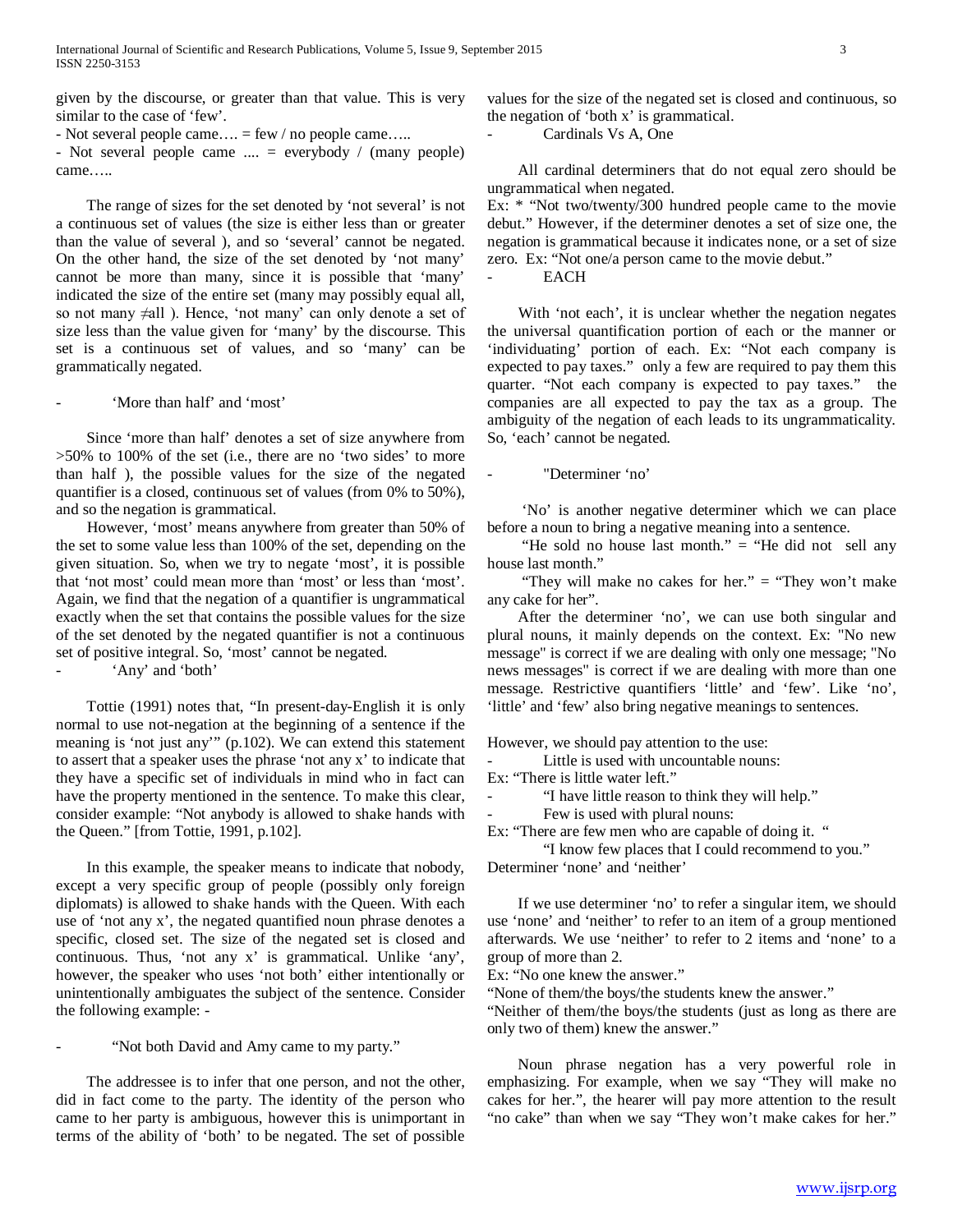The second seems a normal action while with the first, we will think "they" as unkind people.

#### **2.1.3 Adverb Negation**

 In English, there are some negative adverbs which create negative sentences, without adding no/not/any negative expression. So, when using negative adverb, we don't need the 'no' part of a negative sentence.

 For example, if we want to say 'I almost don't know him', when using negative adverb it will be 'I barely know him'. As we can see, the negative expression (don't) is erased from the sentence. That's the reason why many people make mistakes when using this negative adverb. It is already negative, so there is no use of negative expression (no/ not/ neither/ nor/ etc). Therefore, we have a new formation for a negation:

# **Subject + negative adverb + positive verb Subject + to be + negative adverb.**

 Ex: "She never apologizes for her wrong behaviour." "John is rarely late for school."

# **2.1.4 Morphological Negation**

 This type of negation is also called affixal negation and is marked by the presence of negative affixes: a-, non-, dis-, un-, in- (including the variants im-, il-, ir-), the suffix -less and the suffix -out.

Ex: atypical  $=$  not typical;  $non-stop = without any stop;$ dislike  $=$  not like;  $un necessary = not necessary;$ ineffective = not effective;  $impossible = not possible;$ illogical = not sensible; irresponsible = not responsible; useless = not fulfilling the intended purpose without  $=$  not having

 Note: Items that are apparently formed by negative prefixes but that are not clearly negative in meaning are not considered (example: disgruntled).

# • **Describing Negation**

 A describing negation is used to inform, describe the absence of a thing, a person or an event. We often use this type to answer a question with a negative meaning.

Ex: A: Is Nga good at Math?

B: No, she isn't.

# • **Rejecting Negation**

 A rejecting negation is used to claim that some idea or judgment is wrong. It means that we use this type when we want to raise against an idea.

Ex: A: Nga is good at Math.

B: Nga isn't good at Math at all.

 In conclusion, based on these manners and the characteristics of negative sentence in English, we can figure out

some similarities and differences of negative sentence in English and Arabic.

 The second observation: ambiguous sentences versus unambiguous ones:

 Regarding ambiguity or non-ambiguity of English sentences, it should be noted that this study is related to the semantic and syntactic interpretation of ambiguous sentences including negation with certain grammatical aspects. Interestingly, Smith (1975, argues that unambiguous sentences become ambiguous when they are negated. Such as. The following examples:

1. a. john ran until dark.

1. b. john didn't run until dark.

 As we have seen in the above mentioned examples : Sentence 1.a is unambiguous whereas sentence 1.b is ambiguous. Sentence 1.b is not the opposite of 1.a because it might mean john, stopped running before it became dark" or "john didn't run until it became dark".

 Modality is one of the most widely related aspects that have unexpected behavior under negation. Radden (2007: 224) argues that "The behavior of modal verbs is erratic when they occur with negation". The ambiguity arises not only because the same modal might have more than one meaning but also because the negated modals might negate either the modality or the proposition. In other words, it is not always necessary that the negated modal verbs affect the modality but in certain cases the proposition of the sentence might be negated. These two terms related to the semantic scope on both languages. There are other aspects of grammar that have ambiguity under negation such quantifiers, adverbials, subordinate clauses and others.

 The relation between intonation and negation is a necessary one because it plays a crucial role in defining the extension of the scope of negation especially the falling and fall-rise tones. Based on Halliday assumption, this proposal treats intonation as a grammatical, semantic and syntactic aspect.

 Actually, the semantic and syntactic scope of negation has been extensively studied in English by linguists around the world and many studies have set out to investigate this domain. Arab linguists have largely neglected this area especially the relation between negation and intonation and such studies on the relation of modality and negation are also very rare in the Arab World. Therefore, in this study I will try to fulfill this gap.

 There are certain syntactic aspects that have unexpected behavior under negation in that the unambiguous sentences become ambiguous when they are negated. One of the most widely related aspects which has ambiguity under negation is the negation of modality in that it isn't always necessary that the negative modals affect the modality but in certain cases the proposition of the negative sentences might be negated. So the scope of modal negation is difficult to define in the negative sentences in that either the proposition or the modality might be negated. Consider the following examples:

1. You can't stay here.

2. He mustn't be at school.